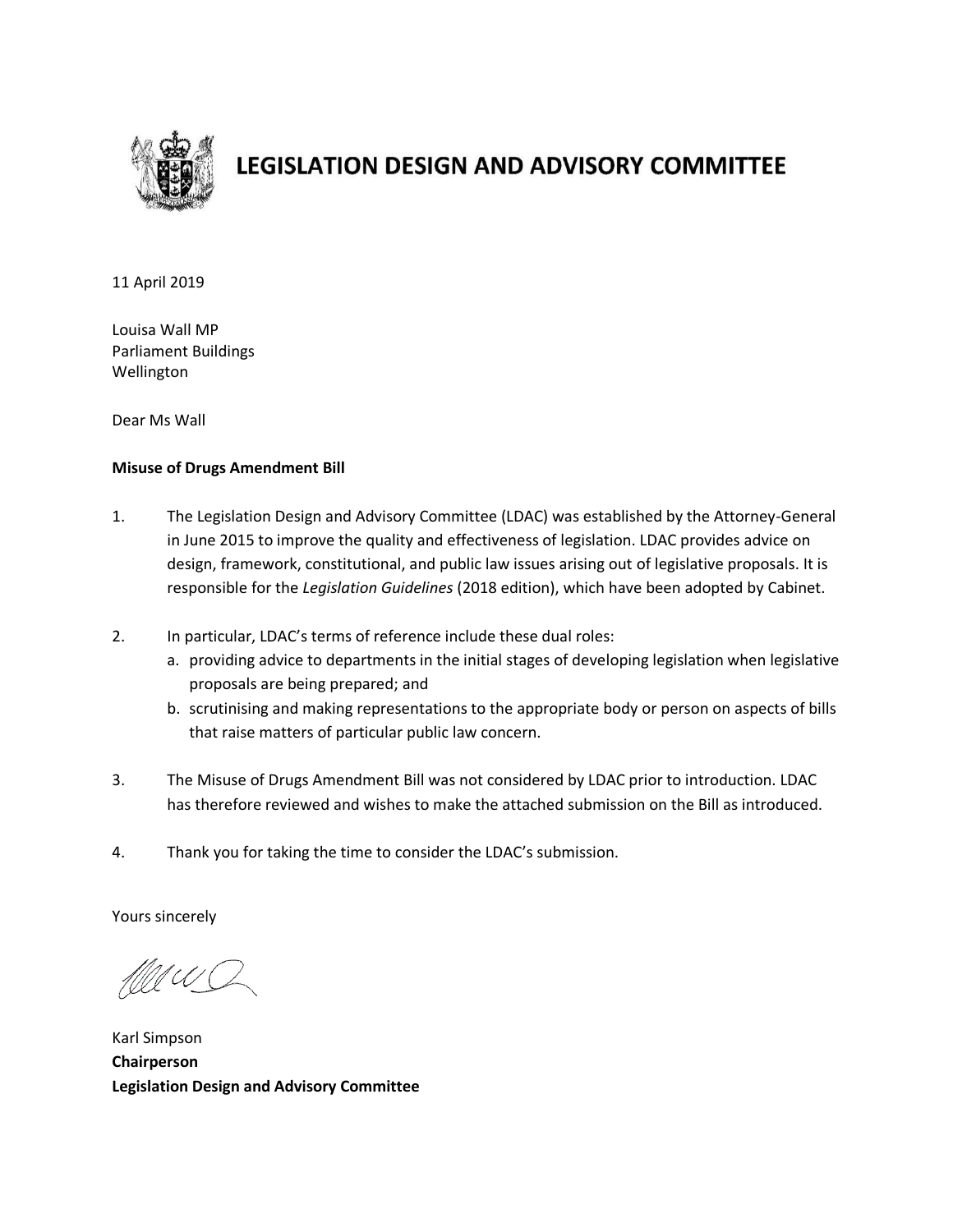

# **LEGISLATION DESIGN AND ADVISORY COMMITTEE**

11 April 2019

Louisa Wall MP Health Committee Parliament Buildings Wellington

Dear Ms Wall

## **Misuse of Drugs Amendment Bill**

#### **Introduction**

- 1. The Legislation Design and Advisory Committee has been given a mandate by Cabinet to review introduced Bills against the *Legislation Guidelines* (2018 edition) (**Guidelines**). The Guidelines have been adopted by Cabinet as the government's key point of reference for assessing whether draft legislation is well designed and accords with fundamental legal and constitutional principles. Our focus is not on policy, but rather on legislative design and the consistency of a Bill with the principles contained in the Guidelines.
- 2. Our submission is directed at clauses 5 and 6 of the Bill.
- 3. Clause 5 creates a new section 4C which confers power on the Minister of Health to temporarily add by notice in the Gazette any new substance, preparation, mixture, or article to the list of controlled drugs specified in Part 1 of Schedule 3 of the Misuse of Drugs Act 1975 (the Act) (a temporary class drug order). We are concerned that this power to amend the Act by notice in the Gazette is a significant power as it has the effect of criminalising possession and use of temporary class drugs.
- 4. Clause 6 creates new subsections 7(5) and 7(6) which affirm prosecutorial discretion and state that a prosecution should not be brought unless it is required in the public interest. Clause 6 also prescribes factors that should be considered in determining whether a prosecution is in the public interest. We are concerned that this clause conflicts with the Solicitor-General's Prosecution Guidelines (**Prosecution Guidelines**) and creates justiciable grounds to challenge a prosecution.
- 5. We do not submit on the policy underlying the Bill.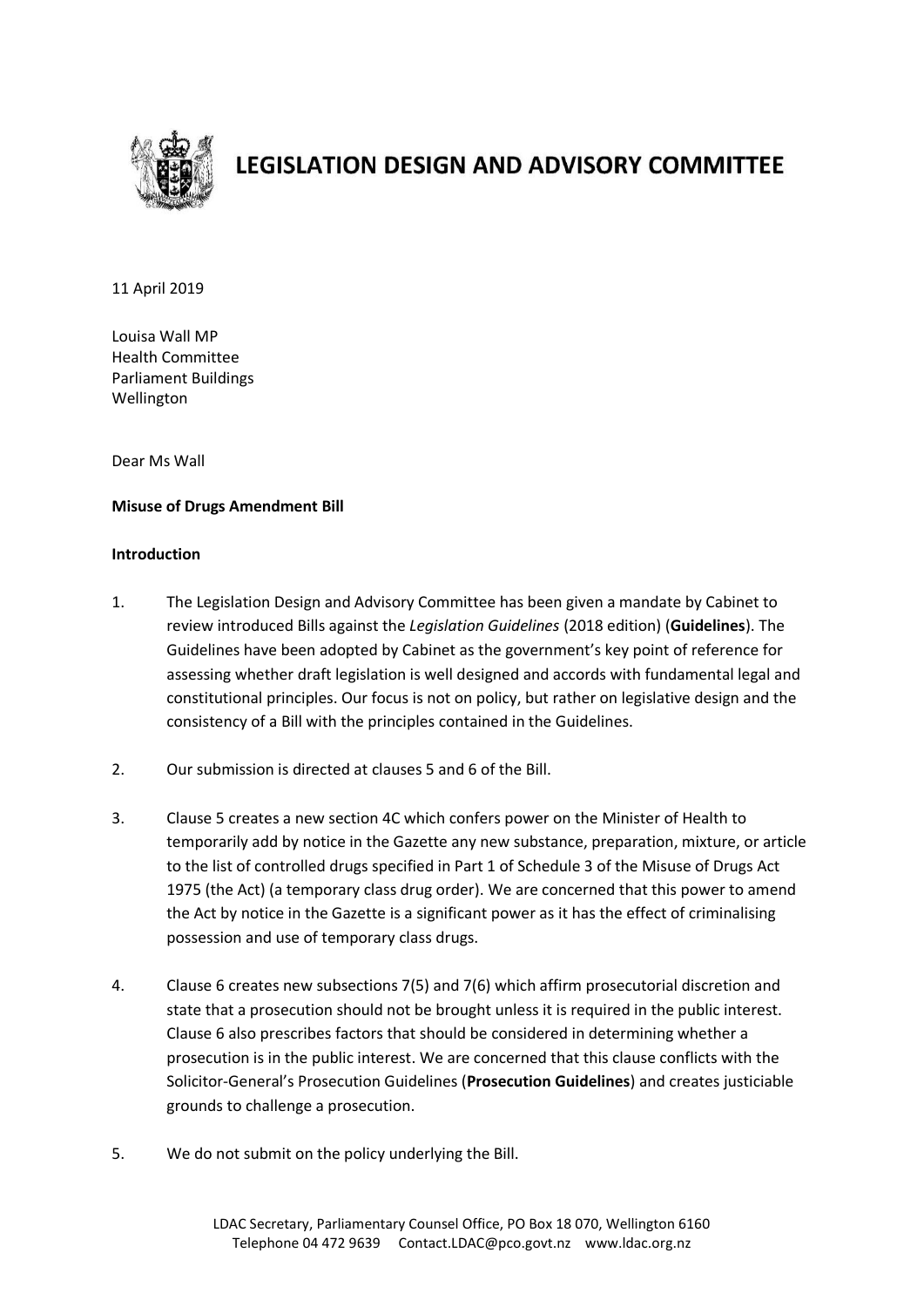# **Clause 5: Delegating law-making power**

## *Scope of Henry VIII power*

- 6. New section 4C of the Bill is an empowering provision that, in essence, provides for the Minister of Health to amend Part 1 of Schedule 3 of the Act, by notice in the Gazette, to temporarily add any new substance, preparation, mixture, or article to the list of controlled drugs specified in that Schedule. Section 4C is, in terms of the Guidelines, a "Henry VIII" power. Under the Guidelines, a Henry VIII power should be "as limited as possible to achieve the objective". The scope, criteria or context for the power should be clear enough to circumscribe the power so that the policy is set wholly or largely by Parliament.<sup>1</sup>
- 7. We acknowledge the Bill seeks to address the significant public health problem that is the use of synthetic drugs and disrupt the supply of new synthetic drugs. We accept that the policy objective behind new section 4C is to enable the Minister to respond quickly to emerging products in the synthetic drug market by classifying new substances, preparations, mixtures, or articles as temporary class drugs.
- 8. LDAC is satisfied that, in terms of the Guidelines, the criteria in section 4C(3) and (4) of the Act appropriately define the scope and criteria for the use of the power and that the power could be justified in terms of the reduction of risk of harm to individuals and society.

# *Is the power subject to appropriate safeguards?*

- 9. Henry VIII powers should be subject to appropriate safeguards designed to address the risks posed by the provision. Safeguards may include matters such as consultation, providing that the power to make the secondary legislation to be exercised by the Governor-General by Order in Council, prescribing for the power to be temporary, and making the power subject to parliamentary approval.<sup>2</sup>
- 10. In determining whether to make a temporary class drug order, new section 4C requires that the Minister be satisfied that the temporary class drug proposed poses, or may pose, a risk of harm to individuals or society and has not already been classified under the Act. We note the Minister is not required to seek advice before making an order, but we accept that for the Minister to act quickly, such a requirement may not be practical in every situation.
- 11. We support new section 4E, which requires the Minister to seek technical advice after an order is made from an advisory and technical committee and/or the Expert Advisory Committee on Drugs, as the Minister considers appropriate, about the temporary class drug and its appropriate classification. We further support new section 4F, which sets time limits for the duration of a temporary class drug order.

1

<sup>1</sup> *Legislation Guidelines* (2018 edition), chapter 15.1 of the Guidelines

<sup>2</sup> Ibid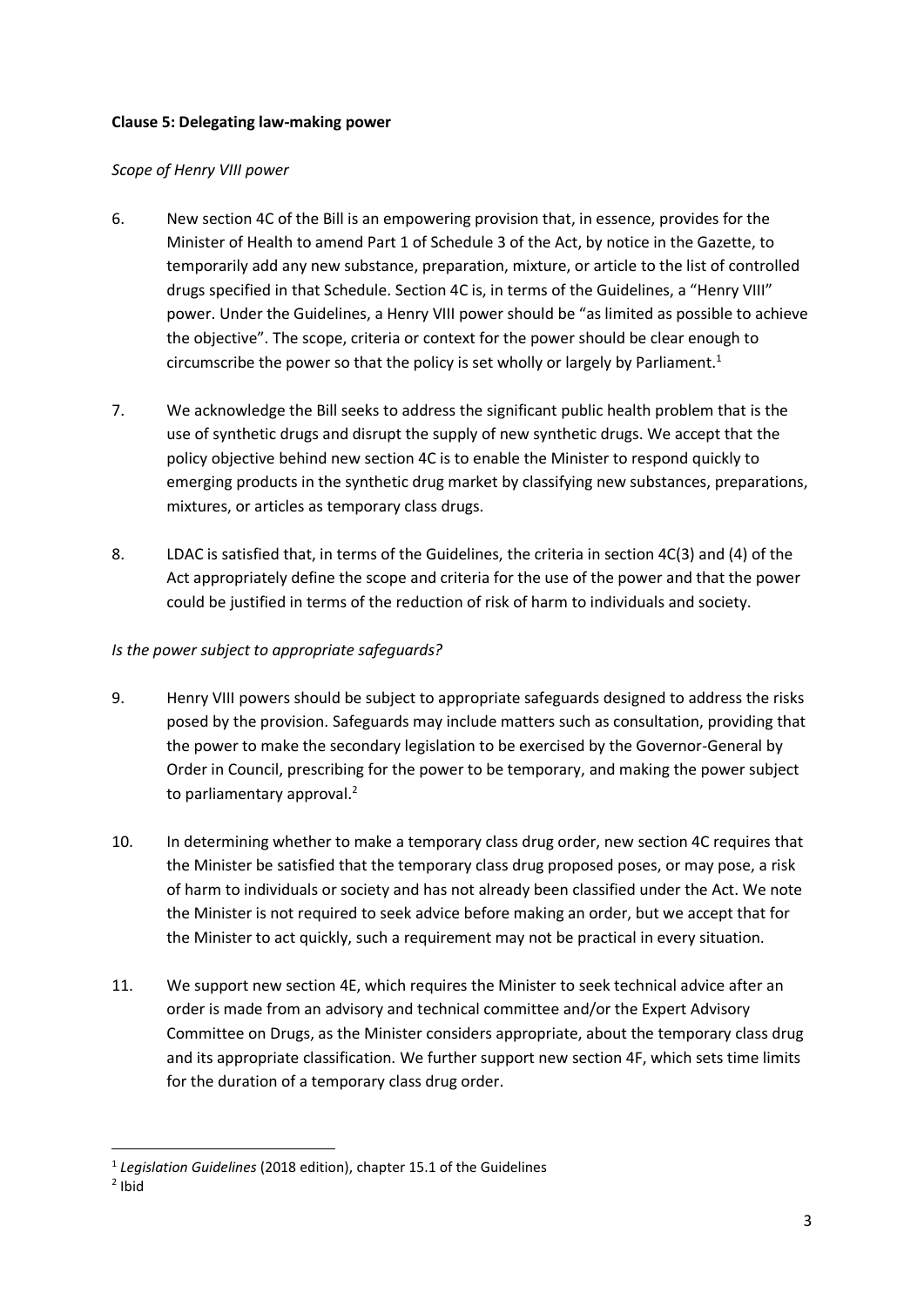- 12. New section 4C(1), supported by new section 4G, provides for a temporary class drug order to be made by the Minister by notice in the Gazette. Section 4 of the Act currently provides for substances, preparations, mixtures and articles to be added to relevant Schedules by Order in Council. We understand the policy objective behind new section 4C is to enable a timely response. However, we suggest that, given the significance of the power conferred by new section 4C, and in particular the resulting criminalisation of those who possess or use the relevant drugs, it is more appropriate for this temporary power to continue to be exercised by the Governor-General in Council than by an individual Minister.
- 13. We note that, although we think an Order in Council should be used, we do not think that these temporary Orders in Council would need to follow the affirmative resolution processes or require consultation and the further consideration by the Minister that currently apply for permanent Orders to amend the controlled drug schedules. This would assist with ensuring that the objective of creating a way to respond quickly to emerging drugs can still be achieved.

## **Clause 6: Prosecutorial discretion**

#### *Inconsistency with the Prosecution Guidelines*

- 14. The Prosecution Guidelines ensure that prosecutions in New Zealand are underpinned by core values which aim to achieve consistency and common standards in key decisions and trial practices.<sup>3</sup> The Prosecution Guidelines provide that prosecutions should be initiated only where the prosecutor is satisfied that there is sufficient evidence to provide a reasonable prospect of conviction and that prosecution is required in the public interest.<sup>4</sup>
- 15. The presumption behind the public interest test is that the public interest requires prosecution where there has been a contravention of the law. This presumption is the starting point for consideration in each individual case, public interest considerations for and against prosecution are then weighed up. An example of a consideration against prosecution is whether there are any proper alternatives to prosecution available. It is always within the prosecutor's discretion to decide not to prosecute.<sup>5</sup>
- 16. Clause 6 introduces a unique discretion in determining whether to prosecute for an offence against section 7 of the Act. We understand the policy objective behind new clause 6 is to signal that a prosecution may not be the most appropriate way to deal with every instance of offending against section 7. New section 7(6) provides that a health-centred or therapeutic approach may be a proper alternative. We submit, however, that new section 7(5) and 7(6) are unnecessary to achieve this policy objective and instead add an unnecessary level of complexity and uncertainty in the enforcement of the law.

**.** 

<sup>3</sup> Crown Law Office, *Solicitor-General's Prosecution Guidelines*, chapter 1.1.

<sup>4</sup> *Solicitor-General's Prosecution Guidelines*, chapter 5.1.

<sup>5</sup> *Solicitor-General's Prosecution Guidelines*, chapter 5.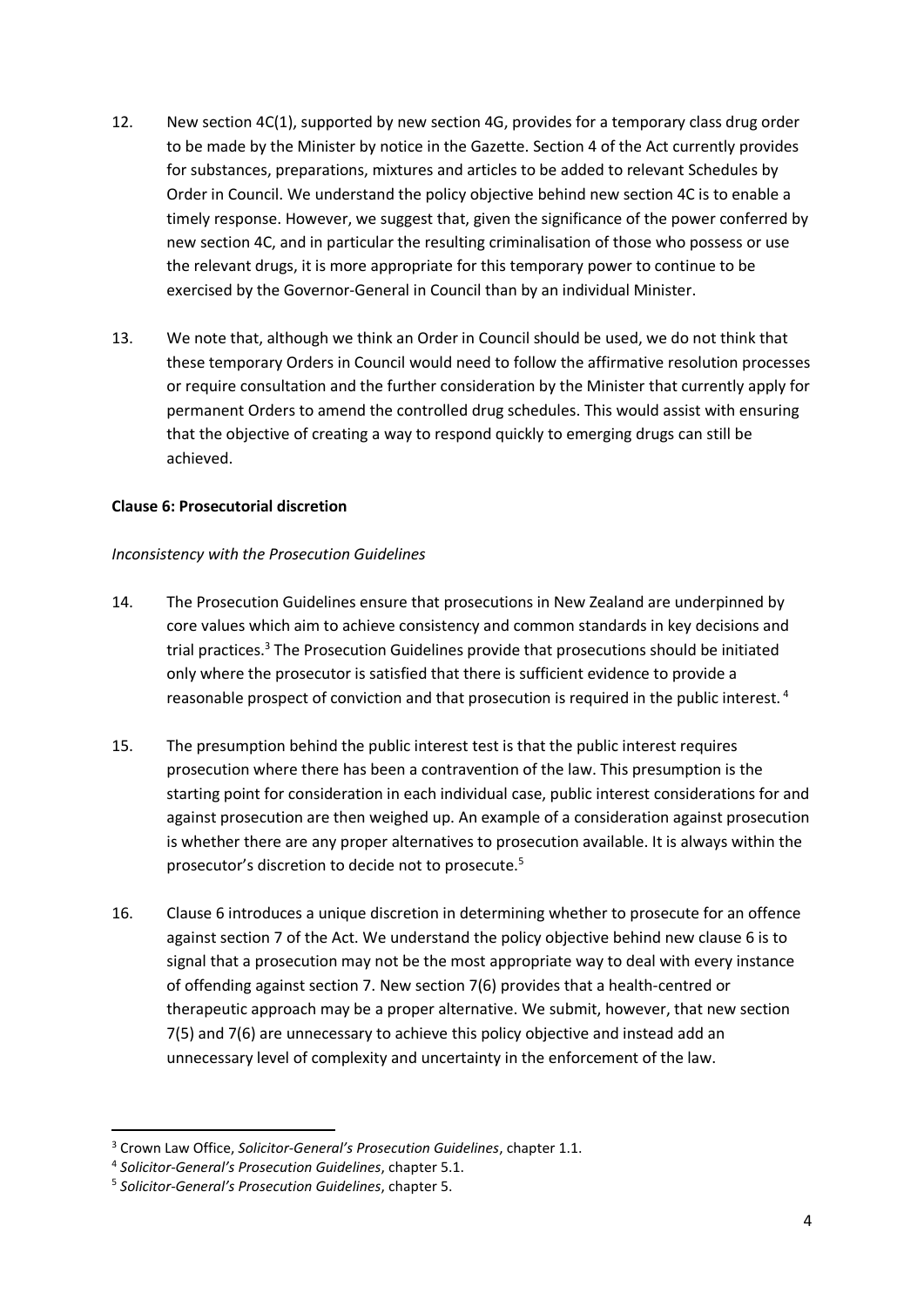- 17. We submit that new section 7(5), on its face, changes the presumption under the Prosecution Guidelines that a prosecution is required where there has been a contravention of the law. The presumption is changed such that a prosecution should not be brought unless there are public interest reasons to do so. New section 7(6) prescribes additional matters that should be given consideration in assessing whether there is public interest (i.e. whether a health-centred or therapeutic approach would be more beneficial).
- 18. In our view, it is unnecessary and generally undesirable to affirm that prosecutorial discretion exists in some legislation but not others. It may have unintended consequences for application of the public interest test, the ability to challenge prosecution decisions, and risks negative inference in relation to other legislation.
- 19. We understand that a targeted reference to prosecutorial discretion can provide necessary assurance in particular circumstances. This appears to be the rationale for its inclusion in section 59 of the Crimes Act 1961 and clause 59B of the proposed Arms (Prohibited Firearms, Magazine, and Parts) Amendment Bill. The proposal in new section 7(5) of this Bill is different, however, to the clauses found in section 59 of the Crimes Act 1961 and clause 59B of the Arms (Prohibited Firearms, Magazine, and Parts) Amendment Bill. In our view, the drafting of clause 6 suggests a significantly higher threshold for prosecution than these two precedents.
- 20. We are also concerned that new section 7(5) may have the practical consequence of unequal enforcement of the law. This is particularly the case given that a course of criminal conduct may give rise to offences against both the Misuse of Drugs Act and the Crimes Act 1961. LDAC submits that there would need to be to compelling reasons for requiring different starting points for prosecutorial discretion in relation to different crimes which may arise from a similar course of criminal conduct. The key matter for the committee is whether this Bill is also a special case where it is desirable to make specific mention of prosecutorial discretion.
- 21. We have also considered new section 7(6) in isolation of new section 7(5). We appreciate that new section 7(6), which refers to a health-centred or therapeutic approach to enforcement, could assist with providing guidance to a person making a prosecution decision. LDAC is less opposed to new subsection (6) in that it simply specifies factors that should form part of the prosecutorial discretion. We note, however, that if these factors are already a feature of Police practice, as suggested in the Explanatory Note, then this subsection appears redundant.
- 22. If new section 7(6) is to be retained, we suggest that it could be improved, and the risks associated with it minimised, by an amendment to the following effect:

*When deciding whether to prosecute for an offence against this section, the Police must, in addition to any other relevant matters, consider health-centred or therapeutic alternatives.*